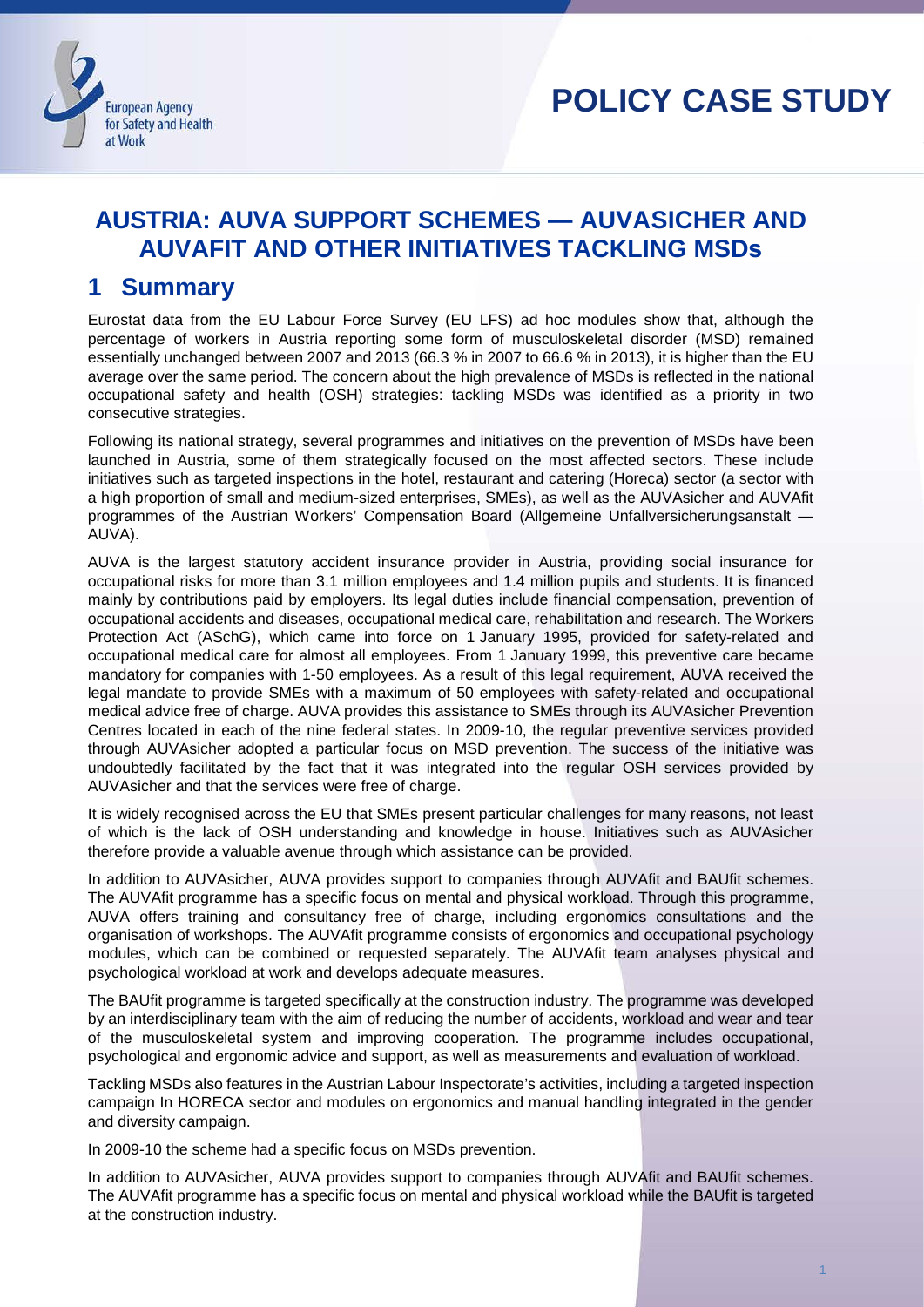## **2 National background**

#### **2.1 Relevant statistics and trends**

According to Eurostat, data from the LFS show that, in the five years from 2007 to 2013, the percentage of workers in Austria reporting some form of MSD remained essentially unchanged (66.3 % in 2007 to 66.6 % in 2013). This can be compared with the increasing trend in the EU from 54.2 % to 60.1 % over the same period, with the national prevalence, however, remaining above the EU average. National data (other than LFS data) on the overall prevalence of MSDs in Austria, and any trends in that prevalence among the working population, are not readily available. Ladurner *et al*. (2011: 116) comment on this in respect of public health statistics in general, stating that 'Few institutions in Austria undertake data analysis or perform assessments of health data'.

However, some sources do provide a degree of insight. Thus, statistics show that, in Austria, 21.4 % of sick leave for employees of all age groups resulted from MSDs. This percentage increases to around 33 % for those aged between 50 and 64 years old (AUVAfit, 2018, retrieved from WIFO Österreichisches Institut für Wirtschaftsforschung).

Data for 2007 and 2017 show low back pain to be the health problem causing the most disability (increasing by 12.1 % over the decade; Institute for Health Metrics and Evaluation, n.d.). MSDs are also the biggest cause of years lived with disability (YLDs) for those aged over 35 years (Institute for Health Metrics and Evaluation, accessed 28/06/2019).

Figure 1 shows the trends for disability-adjusted life-years (DALYs) for the 20 years from 1990 to 2010. DALYs include both premature mortality and disability. The figure shows that low back pain (~20 %), neck pain (~15 %), osteoarthritis (~20 %) and other MSDs (~15 %) have each increased in terms of their impact on DALYs over the period in question.



**Figure 1: Leading causes of DALYs and percentage change from 1990 to 2010**

Source: Institute of health Metrics Evaluation, GBD Austria.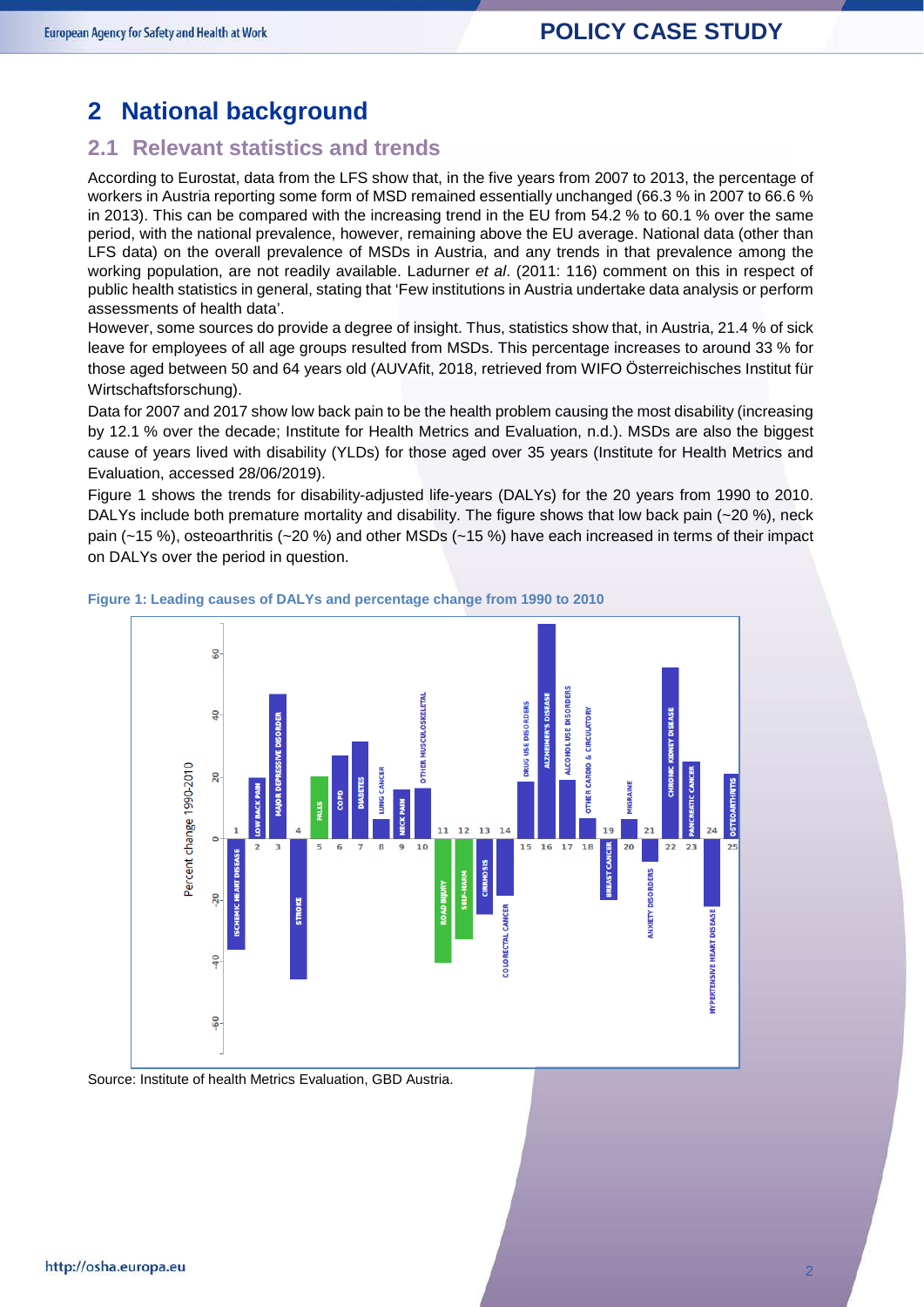#### **2.2 Legislation**

In Austria, the legal provisions applicable to safety and health at work are included in the Federal Law on Safety and Health Protection at Work (Workers Protection Act, ArbeitnehmerInnenschutzgesetz -ASchG) ([1\)](#page-2-0) and its associated implementing regulations. They define the duties — i.e. dos and don'ts — of employers, and to some extent also of employees, to protect (physical and psychological) safety and health in the workplace. The ASchG seeks to continuously improve working conditions, ensure safety at work, protect health, promote health based on appropriate working conditions and ensure that jobs are designed in compliance with workers' needs.

The legislative act envisages an advisory board, which advises the Federal Ministry of Labour, Social Affairs, Health and Consumer Protection on all matters related to OSH. Members of the board comprise two representatives from each of the social partners, together with experts from the Chamber of Engineers, the Chamber of Medical Doctors and AUVA (Holan and Danaj, 2018).

Specific Austrian legislation incorporates the provisions of the EU Manual Handling (<sup>2</sup>) and Display Screen Equipment  $(3)$  $(3)$  $(3)$  (DSE) Directives and includes additional measures to protect young workers, pregnant workers and women in the first 12 weeks after childbirth. Other than this, there are no substantial additional requirements under Austrian law in respect of either directive.

In 2013, an amendment to the ASchG came into force in Austria. The amendment specifically stipulates that enterprises have to evaluate psychological stress in the workplace, develop and implement measures for the permanent reduction of psychosocial risks, and evaluate their effectiveness. Psychosocial hazards are now defined in the law as those aspects of work design and work organisation, task design and job content, social climate, work schedule and work environment that have the potential to cause psychological harm. Experts such as occupational psychologists should be involved in the risk assessment process and the development of appropriate measures to address any risks. Psychosocial risks are increasingly recognised as a causal or contributory factor in workplace MSDs, although the 2013 legislation does not specifically reflect that link. However, the interaction between MSD risk factors and mental stress is mentioned in the national strategy under the working group objectives.

#### **2.3 Previous and current national OSH strategies and MSD prevention**

The current Austrian OSH strategy covers the period from 2013 to 2020 and follows the former OSH strategy for the period from 2007 to 2012.

The strategy stresses that good cooperation of all stakeholders involved in the field of safety and health at work is crucial for the success of the strategy and involves national and regional stakeholders in the field of OSH, such as ministries, accident insurance companies, social partners and labour inspectorates, as well as OSH representatives, in the implementation of the strategy. A common resolution was set to define the goals to reduce workplace accidents and occupational diseases.

The objectives set out in the strategy are:

- reducing work-related health risks, particularly from strains on the musculoskeletal system and mental stress factors, and reducing accidents at work;
- improving risk assessment and support via prevention specialists;
- strengthening mainstreaming of OSH in initial and further education and training (both at school and in universities).

The strategy also envisages setting up an evaluation team, creating a strategic platform and setting up four working groups. The thematic area of working group 1, 'Improvement of risk assessment and risk awareness', covers topics such as 'Special focus on micro and SME — developing guidance documents' and 'Risk assessment of psychosocial risks and stress at work'. The primary goals of working group 3 are the prevention of work-related health risks and occupational diseases, with a special focus, among others,

-

<span id="page-2-0"></span> $($ <sup>1</sup> ) Actually, the Act of 1994 concerning occupational safety and health (Bundesgesetz über Sicherheit und Gesundheitsschutz bei der Arbeit (ArbeitnehmerInnenschutzgesetz — ASchG).

<span id="page-2-1"></span> $(2)$ ) Directive 90/269/EEC on the minimum health and safety requirements for the manual handling of loads where there is a risk particularly of back injury to workers (Manual Handling Directive).

<span id="page-2-2"></span><sup>(</sup> 3 ) Directive 90/270/EEC on the minimum safety and health requirements for work with display screen equipment (DSE Directive). <https://www.auva.at/cdscontent/?contentid=10007.671322&viewmode=content>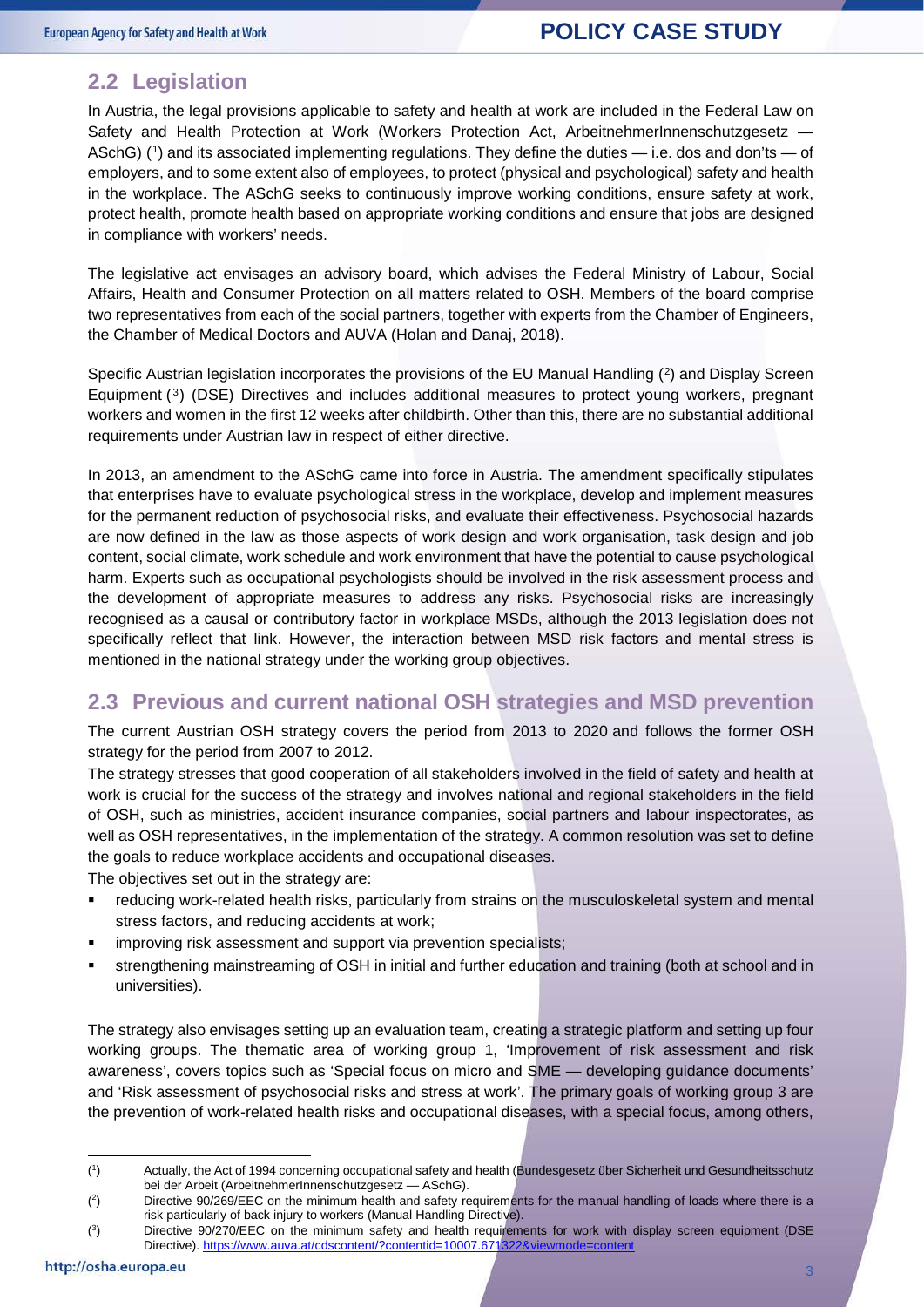#### **POLICY CASE STUDY**

on mental stress and strains of the musculoskeletal system, and age- and ageing-appropriate work. This includes consolidating the results and lessons learned from fit2work company consulting projects, the AUVAsicher scheme and the experiences of the Labour Inspectorate in the field of ageing-appropriate work design. There is a renewed focus on gender and diversity aspects in ergonomics and manual handling of loads and on the interactions of risks, e.g. MSDs and mental stress.

These priority areas are reflected in the goals and objectives set by AUVA and the Labour Inspectorate.

#### **2.4 Austrian Workers' Compensation Board**

AUVA is the largest statutory accident insurance provider in Austria, providing social insurance for occupational risks for more than 3.1 million employees and 1.4 million pupils and students. It is financed mainly by contributions paid by employers (1.2 % of the basic salary of each employee). Its legal duties include financial compensation, prevention of occupational accidents and diseases, occupational medical care, rehabilitation and research. It owns and runs six highly specialised accident hospitals and four rehabilitation centres across Austria.

The prevention of occupational accidents and diseases is the most important task of AUVA. The statutory prevention tasks of AUVA include awareness raising on prevention, providing advice, training and support, cooperation with companies, schools and authorities, analysis and research into causes of accidents and diseases, and support for small businesses. Insured workers at risk of occupational diseases are given preventive care. AUVA covers the costs for regular health surveillance examinations.

### **3 The AUVAsicher support scheme**

The Workers Protection Act (ASchG), which came into force on 1 January 1995, provided for safety-related and occupational medical care for almost all employees. From 1 January 1999, this preventive care became mandatory for companies with 1-50 employees. As a result of this legal requirement, AUVA received the legal mandate to provide SMEs with a maximum of 50 employees with safety-related and occupational medical advice free of charge. AUVAsicher was initiated in 1999 by AUVA as a long-term assistance programme for SMEs. AUVA provides this assistance to SMEs through its AUVAsicher Prevention Centres located in each of the nine federal states.

More than 280 preventive specialists (occupational physicians and safety specialists) are assisting companies to develop preventive measures. More than 110,000 consultations are carried out yearly across Austria. AUVAsicher's strategic goals currently include a reduction in occupational and work-related diseases and awareness raising about workplace health promotion, with a focus on older employees (aged 45+ years). The aim is also to increase the number of consultations carried out.

The frequency of company visits by prevention specialists depends on the size of the company: companies with up to 10 employees are visited every two or three years whereas companies with 11-50 employees are visited annually. Companies are divided into categories depending on the level of accident and health risk. The more dangerous the industry, the more time is allocated for consultations for companies and workplaces.

In 2009-10 the AUVAsicher programme addressed the prevention of MSDs within the regular preventive services provided through the programme. The consultations included various elements such as introducing preventive concepts, workshops and presentations.

The aim was to:

- **•** reduce the incidence of MSDs;
- increase awareness among employers and employees about MSD prevention;
- present, discuss and implement measures to protect against MSDs in enterprises;
- provide information on MSDs and MSD prevention.

The information on MSDs and their prevention was added to the standard topics and activities addressed during consultations (standard topics and activities typically include legal changes, information on workrelated accidents/illnesses, workplace visits and support for general workplace risk assessment). Consultations encompassed a report, with recommendations on suitable MSD prevention measures (such as adaptations to the workplace and/or work processes).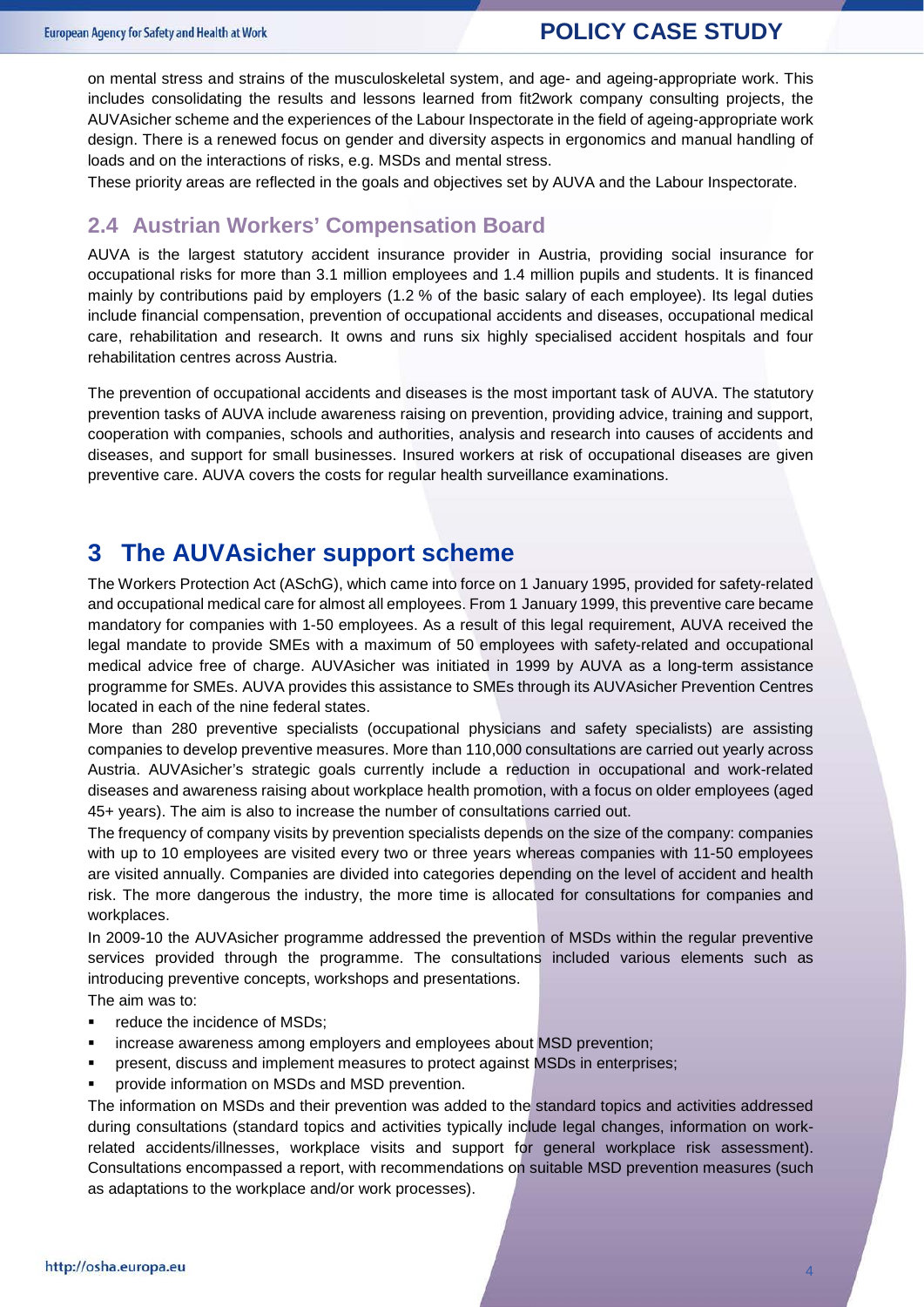#### **POLICY CASE STUDY**

Activities included presentations and the provision of materials and advice, both during visits and made available through the AUVA website. As well as more conventional material, the initiative also distributed an app that produces personalised estimates of the pressures on intervertebral discs experienced during lifting and carrying.

In total, around 50,000 occupational medical consultations were carried out in 2009 and 2010; 90 % of these were carried out by occupational health professionals externally contracted by AUVA. These consultations included both general and case-specific consultations, with enterprises free to undertake several consultations a year.

The success of the initiative was undoubtedly facilitated by the fact that it was integrated into the regular OSH services provided by AUVAsicher and that the services were free of charge to companies. The costs were considerable and, across the two years of the initiative, amounted to ~EUR 25 million in material expenses and a further ~EUR 6.3 million in personnel expenditure. It was expected that the expenditure incurred would be recouped through the resulting reduction in MSDs and their associated costs.

Another key success factor was the cooperation and coordination between AUVAsicher staff and the externally contracted medical health professionals and security advisors. Similarly, the prevention specialists' expertise, reliability and adherence to schedules also facilitated the success of the project. Finally, workplace visits — including analysis and counselling on site — were reported to be a key success factor.

The focus on MSDs in the consultations was monitored in two ways.

- 1. Follow-up telephone interviews were carried out with companies to establish if they had been consulted on the risks, incidents and prevention of MSDs. The interviews were carried out with a sample of the enterprises involved (around 6,300 in 2009 and 3,300 in 2010). In total, 80 % replied 'yes' in 2009 and 85 % replied 'yes' in 2010, far exceeding the initial target of 50 %.
- 2. Occupational health professionals were surveyed on whether or not they had recommended measures to prevent MSDs during their consultations. Of the approximately 50,000 occupational health consultations in both 2009 and 2010, 95 % reportedly included recommendations on MSD prevention measures in both years. Again, this exceeded the initial target of 75 %.

Therefore, the majority of companies visited confirmed that they had been consulted on MSDs and the majority of occupational health physicians confirmed that they had made recommendations about preventive measures. Other than the monitoring referred to above, no formal evaluation of the uptake of recommendations (much less the impact that any such implementations might have had on the incidence of MSDs) has been reported.

### **4 The AUVAfit programme**

The AUVAfit programme provides support to companies to improve working conditions, with a specific focus on mental and physical workload. Through this programme, AUVA offers training and consultancy free of charge, including ergonomics consultations and the organisation of workshops. Physical and psychosocial parameters in the workplace are analysed and selected ergonomic and organisational interventions are promoted. The AUVAfit programme consists of ergonomics and occupational psychology modules, which can be combined or requested separately. The AUVAfit team analyses physical and psychological workload at work and develops adequate measures. As part of the programme, AUVA offers various services such as workshops, training courses and advice. The number of roles analysed varies depending on the size of a company; up to eight roles consisting of different tasks can be analysed. Companies receive a tailormade plan to improve the quality of their work. The project is carried out in six steps: informative preliminary consultation, agreement on the project, setting the main targets for the analysis, job analysis, development and implementation of adequate measures and evaluation of effectiveness.

The programme acknowledges the link between psychological stress and MSDs and the interventions offered within the projects anticipate an improvement in both mental and physical health.

The project costs are covered by the AUVAfit programme; however, the costs of the measures themselves are paid for by the companies. AUVAfit ensures that the changes made are successful and reviews improvements over time, although it is understood that no formal statistics are collated.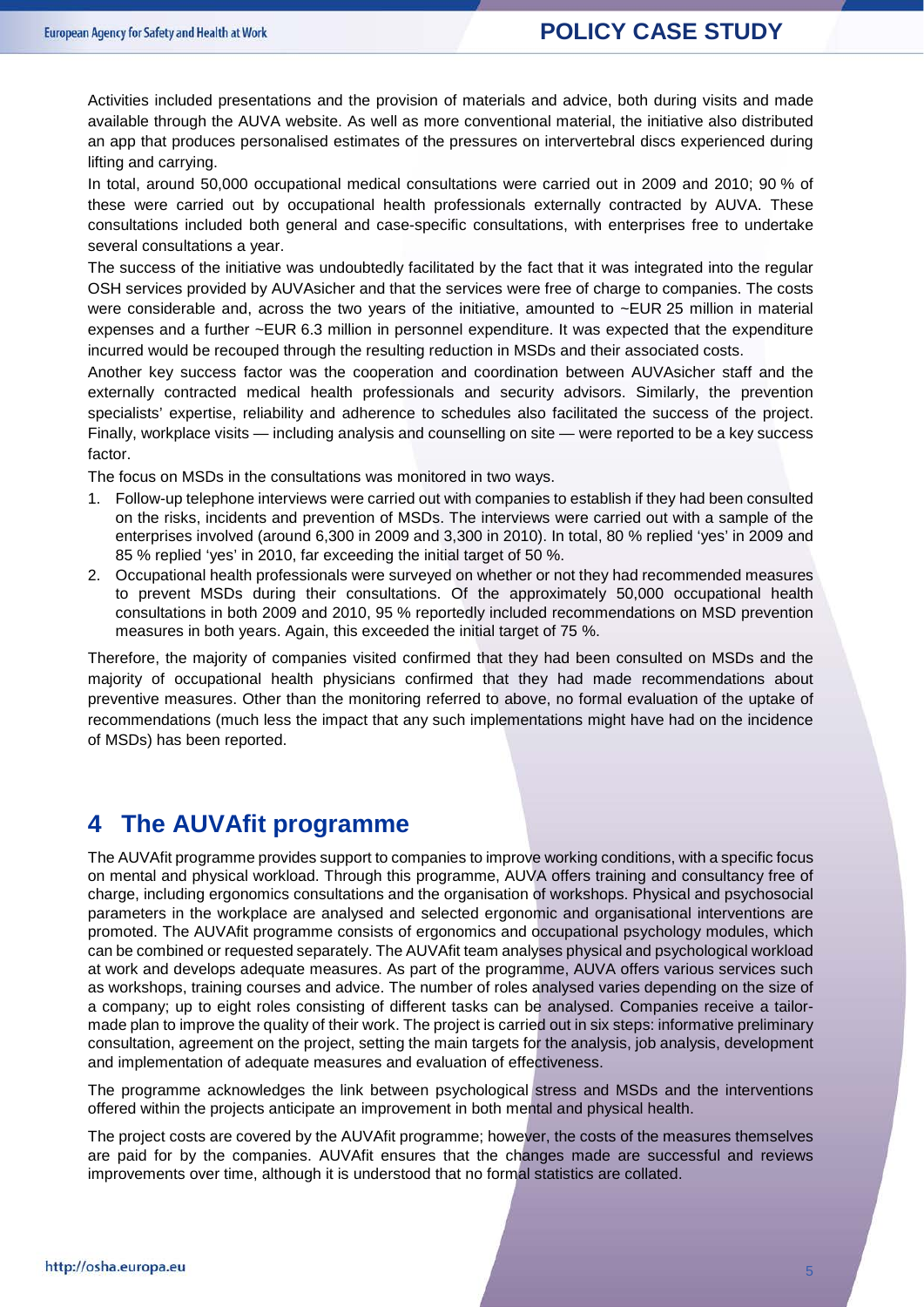## **5 BAUfit**

The BAUfit programme is targeted specifically at the construction industry. The programme was developed by an interdisciplinary team with the aim of reducing the number of accidents, workload and wear and tear of the musculoskeletal system and improving cooperation. The programme includes occupational, psychological and ergonomic advice and support, as well as measurements and evaluation of workload. It primarily focuses on training and education, with a particular focus on physical aspects relating to movement, lifting and posture (focusing especially on the back), but training modules on psychosocial issues and coaching are also included. A free 'taster day' is available that includes a basic AUVA inspection ('security check'), after which a fee is payable based on the size of the company.

In total, 80 % of the costs are covered by AUVA for companies with up to 50 employees and 60 % of the costs are covered for those with more than 50 employees. The trial session is for all companies that adhering for the first time the BAUfit programme is free of charge. According to the BAUfit page on the AUVA website  $(4)$  $(4)$  $(4)$ , participating companies have seen reductions of 50 % in the number of sick days and 25 % in the number of accidents compared with the preceding year.

## **6 Initiatives by the Labour Inspectorate**

#### **6.1 Healthy working in the HORECA sector**

In Austria, sick leave and early retirement are particularly common in the hospitality sector, where MSDs and mental health problems are among the main causes. A study based on data from the Working Climate Index (Arbeitsklima Index) and the Health Monitor (Gesundheitsmonitor) of the Upper Austrian Chamber of Labour, identified the following issues (relating to physical and psychosocial risk factors) as being the most commonly reported by workers in this sector: prolonged standing, forced postures, asymmetric (one-sided) physical strain, heavy physical exertion, irregular and excessively long working hours, and constant client contact.

The research found that 62 % of employees suffered from back problems whereas 58 % had muscle tension in the neck and shoulder area. More than half (55 %) experienced headaches and migraines and 40 % reported having pain in the legs. Most of these employees attributed these health conditions to their occupation.

During 2011-12, the Austrian Labour Inspectorate carried out a targeted inspection campaign in the HORECA sector. The aim of the campaign was to promote the prevention of psychosocial and ergonomic risks and the resulting health problems among workers in the hospitality industry and, in the long term, to reduce the prevalence of these health problems in the sector. The inspections also sought to improve the implementation of workplace risk assessment and health and safety documentation and the application of the principles of risk prevention.

The inspection was carried out in two phases, with the second phase focusing on psychosocial risks, assessing whether or not measures were in place to manage work organisation, workload and time pressure, night and shift work, conflict situations and complaints, and a negative work atmosphere.

In total, 40 % of the enterprises visited in the first phase had made considerable improvements by the second phase, in both general and specific measures, such as preventing frequent changes of work organisation and work procedures; addressing high workload and time pressure; managing night and shift work; changing working hours; managing atypical forms of employment; and managing difficult situations. These improvements were attributed to the targeted guidance and information on legal obligations provided by the labour inspectors during their visits. The campaign also resulted in a higher level of awareness among workers, as well as better safety and health management among those enterprises that were inspected twice.

The inspection campaign was part of the Senior Labour Inspectors' Committee (SLIC) European inspection campaign 'Prevention of psychosocial risks' in 2012.

<span id="page-5-0"></span>http://osha.europa.eu

6

 <sup>(</sup> 4 )<https://www.auva.at/cdscontent/?contentid=10007.671322&viewmode=content>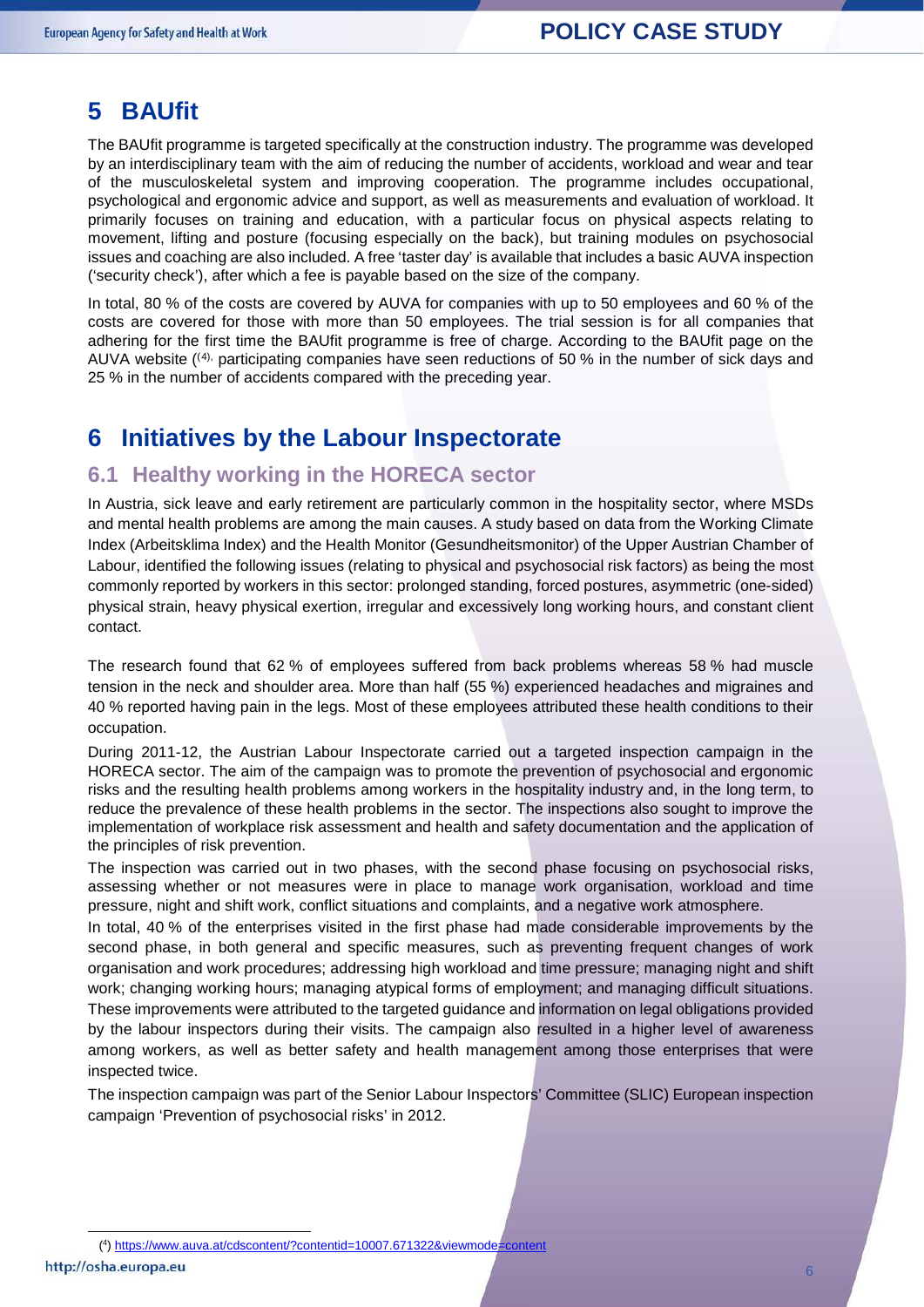#### **6.2 Humane jobs through the use of gender and diversity in OSH (MEGAP): focus campaign of the Labour Inspectorate from 2016 to 2018**

The aim of the MEGAP inspection campaign was to promote the non-discriminatory inclusion of relevant aspects of gender and diversity in OSH management through good examples and adequate communication. The objectives were to develop new approaches for the Labour Inspectorate in their work and practical guidance for successful mainstreaming of diversity and gender aspects in the workplace and in OSH management. The campaign, which was run from 2016 to 2018, therefore had two clear goals: establishment of new gender and diversity approaches to labour inspection in relevant topics and promotion of non-discriminatory and equal opportunities in OSH.

The main focus of company visits by labour inspectors throughout Austria from October 2017 to February 2018 was therefore on gender and diversity.

This new approach was supported by modular implementation. A series of four intervention modules made it possible to select relevant topics for each company. These modules covered:

- Work processes.
- Manual handling of loads: this module focuses on measures to avoid or facilitate manual handling. Target groups include female- or male-dominated jobs, workers with a migrant background and temporary workers. A video from the Swedish Labour Inspectorate on the risks associated with manual load handling, taking aspects of gender into account, is translated and used as part of the module.
- Ergonomics: the focus is on developing ergonomic solutions in companies considering gender and diversity, e.g. adaptation of workplaces to the physical characteristics of workers.
- Monotonous work processes: the focus is on monotonous work processes resulting in psychological stress and the related risk assessment.

#### **6.3 Safe and healthy in mobile health care: targeted campaign of the Labour Inspectorate from 2011 to 2014**

This inspection campaign specifically addressed workers in the mobile health-care sector and their employers (e.g. female workers, part-time workers). Topics covered included the provision of training for ergonomic working and the use of lifting aids.

## **7 National funding programme of the Austrian Health Promotion Foundation (Fonds Gesundes Österreich) for holistic/high-quality health promotion projects**

This programme provided funding for holistic/high-quality workplace health promotion pilot projects with a focus on the needs of vulnerable groups in order to promote health equity, psychosocial health, gender balance and diversity. In doing so it reflects the change in balance between preventing ill health in the workplace and promoting good health.

## **8 National strategy "Health at Work" (Gesundheit im Betrieb)**

This strategy, launched in 2019, seeks to promote the concept of 'workplace health management' (Betriebliches Gesundheitsmanagement — BGM). BGM is underpinned by the three 'pillars' of workplace health promotion, workers' health protection (OSH) and reintegration management, with the overall objective of improving workers' health in businesses of all sizes and in all branches. It therefore aims to integrate preventing or reducing the occurrence of illnesses, injuries or undesirable physical or mental conditions with the broader promotion of the health of the population and the return of those with illnesses to the workplace. Therefore, it is a strong example of the increasingly advocated holistic approach.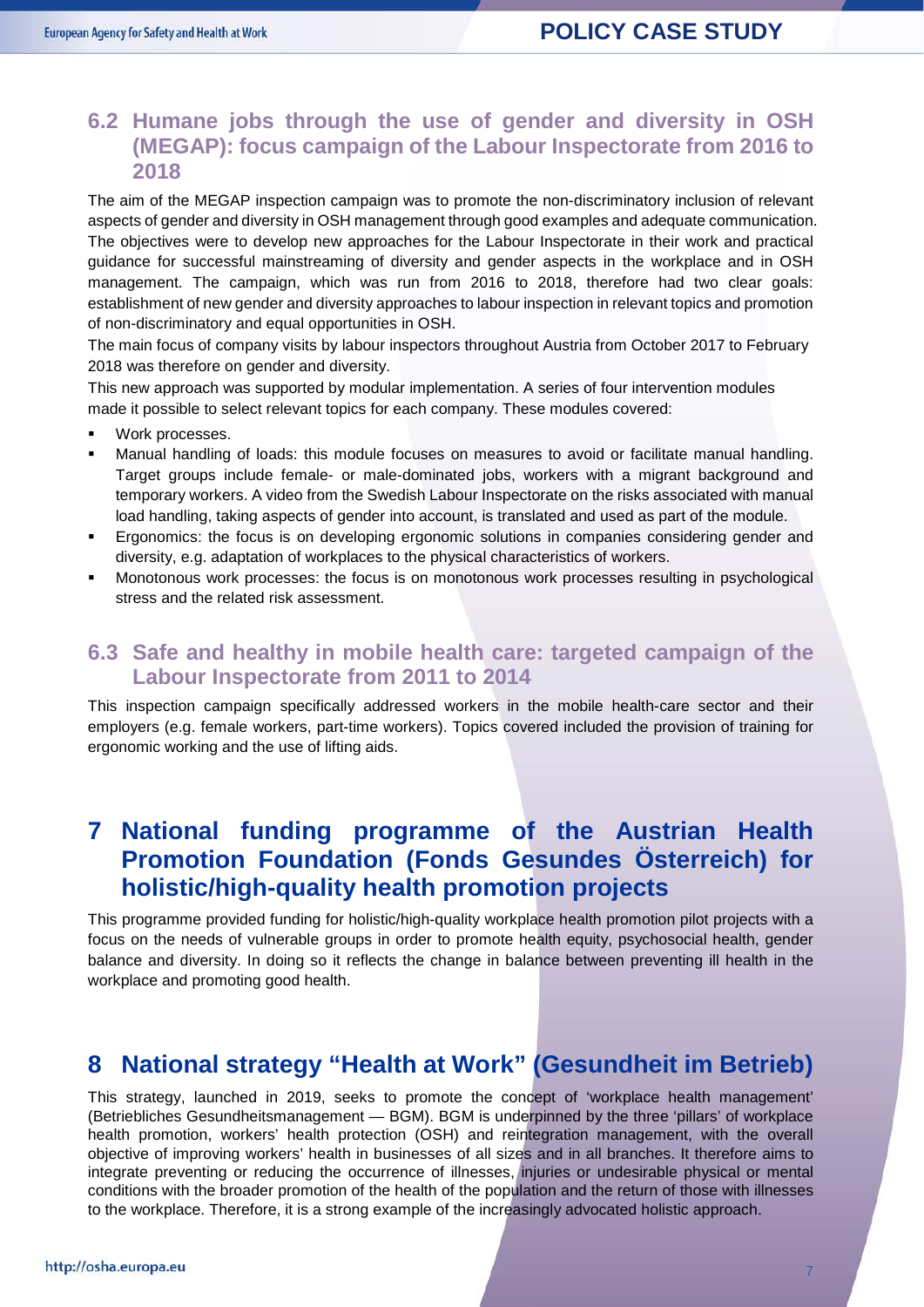To support and encourage companies to engage in this process, attention is drawn to the legislative background, demonstrating that, although some elements can be regarded as voluntary (rather than a legal requirement), they do have a legal basis.

## **9 Conclusions**

As summarised above, a variety of initiatives have been undertaken to address the problem of MSDs in the workplace, especially within those sectors in which MSDs are particularly prevalent. Austria recognises the fact that, in the last 10 years, the statistics show that the prevalence of MSDs among Austrian employees has remained relatively high. Efforts are therefore continuing to prevent and minimise the risk of MSDs through specifically targeted initiatives. The AUVAsicher initiative is one of these, providing help and support to SMEs. This is of particular importance in Austria because a very high proportion (97 %) of all Austrian companies are micro and small enterprises.

In other countries it has proved difficult to get SMEs to engage with the risk assessment process. In Austria, this problem is addressed directly by making such engagement a legal requirement, with SMEs required to make use of safety-related and occupational-medical consultation services. A key feature of the AUVAsicher programme is that it provides support to employers that is free at the point of use (although of course it is paid for indirectly through the employers' levy). Coupled with the legal requirement to make use of such advisory services, this undoubtedly facilitates action.

Strong features of the initiative were that, in contrast to the information campaigns often conducted as part of MSD initiatives, it included direct workplace visits by OSH experts. In addition, experts were regionally based (and therefore possibly were seen as more accessible than national figures would be). Both of these features are likely to encourage involvement and participation.

Although the 'standard' AUVAsicher (and AUVAfit) services continue to operate, the specific initiative focusing on SMEs and paying particular attention to MSD risks operated only for a limited time period. Although statistics suggest that a very high proportion of the SME contacts (95 %) resulted in recommendations being made on MSD prevention measures, no formal evaluation of the uptake of these recommendations was carried out. However, there were some indications that SMEs found that their ability to adopt the recommended measures was limited because of financial and human resource constraints. It is suggested that information on the cost-benefits of such measures might help justify the necessary expenditure and help to overcome this issue.

Despite these shortcomings, the AUVAsicher initiative demonstrates how access to affordable support, reinforced by legal measures to 'encourage' use of that support, can help to address the challenges presented by SMEs in actions to prevent work-related MSDs.

*Authors: Richard Graveling (Principal Ergonomics Consultant) with Eva Giagloglou (Research Ergonomist) Institute of Occupational Medicine (IOM), Edinburgh – United Kingdom*

*Project Management: Katalin Sas, European Agency for Safety and Health at Work (EU-OSHA), with the support of Nóra Palmai.*

*©EU-OSHA, 2020. Reproduction is authorised provided the source is acknowledged* 

*This discussion paper was commissioned by the European Agency for Safety and Health at Work (EU-OSHA). Its contents, including any opinions and/or conclusions expressed, are those of the authors alone and do not necessarily reflect the views of EU-OSHA.*